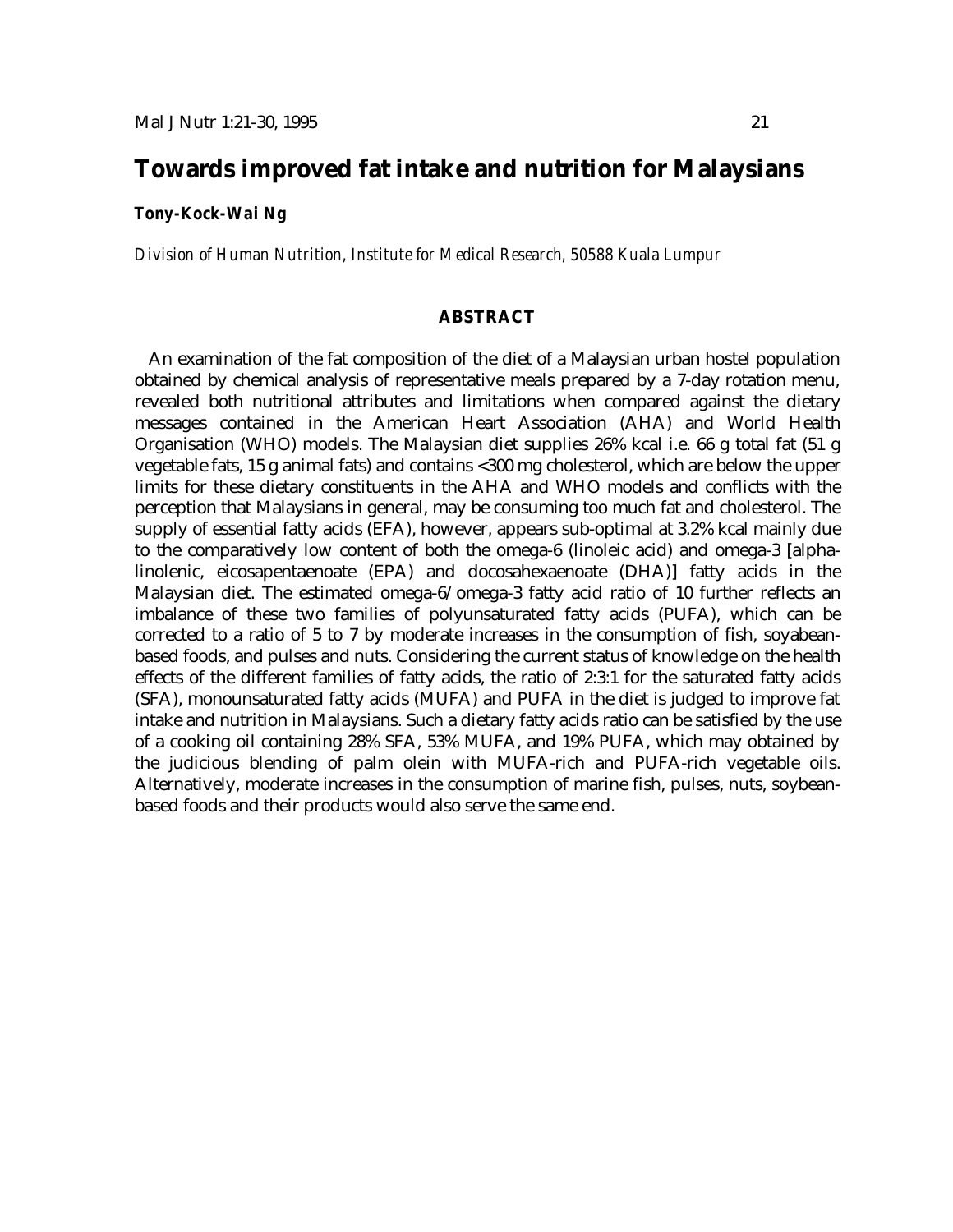Total fat content in a Malaysian urban diet described by Ng (1992) approximated 66 g (26% kcal) while fat consumption in rural households in the Peninsular averaged 38 g (18% kcal) per head daily (Chong *et al,* 1984). Despite this marked disparity in total dietary fat, the average Malaysian diet in urban and rural areas are deemed quite similar since in the Malaysian diet, rice is eaten with about three dishes (eg. two meats plus one vegetable or vice versa) cooked in and containing a pure or blended vegetable oil.

This article examines the quantitative and qualitative aspects of fat In the above urban diet, and proposes some dietary modifications towards improving fat intake and nutrition for Malaysians, particularly with respect to reduced risk to coronary heart disease CHD). Where appropriate, reference shall be made of the relevance of the AHA (Poleman & Peckenpaugh, 1991) and the WHO (1988, 1990) diet models for fat intake to the general Malaysian population.

# **METHODS AND DIETS**

#### **The Malaysian urban diet**

The sources of fat in this diet were averaged from two 7-day rotation menus used to prepare daily meals for an urban hostel population (Ng *et al.,* 1991). Proximate composition analysis of representative whole-day meals served to 61 moderately-active males (aged 20-35 years, mean body weight, 56.0 kg and body mass index, 20.0 kg/m <sup>2</sup> ) indicated that on the average, this urban diet provided 2,300 kcal derived from 66 g total fat, 86 g protein and 340 g carbohydrate . The amount of



**Figure 1.** Sources of fat in Malaysian urban diet. (Total energy = 2300 kcal, total fat =  $66g$  (26 en %)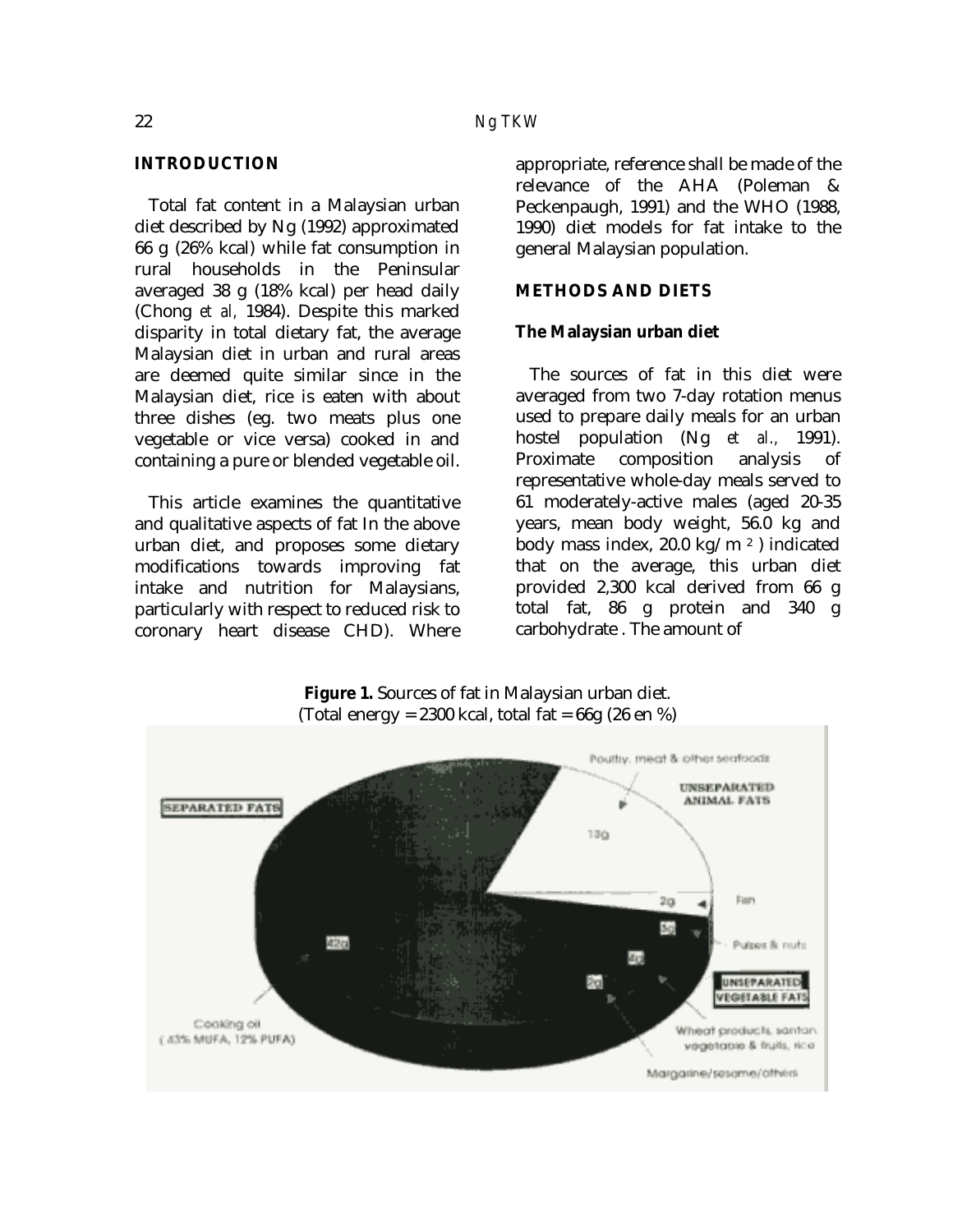cooking oil (palm olein) in the diet was estimated by subtracting from total fat obtained by laboratory analysis, the amount of unseparated fat (estimated from fat contained in serving size of dietary components, using food composition tables) and other separated fats. This gave a figure of 42 g of palm olein, which is slightly lower than the estimate of 50 g/head/day obtained from cooking oil disappearance data in the hostel kitchen. The overall fat composition of this diet model is shown in Figure 1.

Average daily consumption of the various dietary components and their contents of SEA, MUFA and PUFA are presented in Table 1. The SFA, MUFA and PUFA values were obtained from food composition tables and adjusted to match the overall fatty acid profile of the diet model obtained by gas-liquid chromatography.

| Source<br>of fut        | Quantity                     | Amount        | Fally acids (g)*** |             |             |
|-------------------------|------------------------------|---------------|--------------------|-------------|-------------|
|                         | provided<br>per day**<br>(g) | of fat<br>607 | <b>SFA</b>         | <b>MUFA</b> | <b>PUFA</b> |
| <b>SEPARATED FATS</b>   |                              |               |                    |             |             |
| Palm olein              | 42                           | 42            | 19.3               | 17.6        | 5.1         |
| Others                  | 2                            | 2             | 0.9                | 0.6         | 0.3         |
| <b>UNSEPARATED FATS</b> |                              |               |                    |             |             |
| Animal fats:            |                              |               |                    |             |             |
| <b>CLICS</b>            | 28                           | 3.2           | 1.4.               | 1.5         | 0.3         |
| chicken                 | 40                           | 6.0           | 2.7                | 2.6         | 0.7         |
| <b>Bah</b>              | 45                           | 2.0           | 1.0                | 0.6         | Q.4         |
| anchovica               | 15                           | 0.2           | 0.1                | 0.1         | N.A.        |
| beef                    | LБ                           | 2.0           | 0.B                | 1.1         | (3, 1)      |
| blupe                   | 10                           | 0.2           | 0.1                | 0.05        | 0.05        |
| others                  | 15                           | 0.7           | 0,3                | 0.3         | Q.1         |
| <b>Vegetable fats:</b>  |                              |               |                    |             |             |
| rice (cooked)           | 400                          | 0.4           | 0.1                | 0.2         | 0.1         |
| veg, & fruits           | 180                          | 0.5           | 0.1                | 0.2         | 0.2         |
| puisce & nuts           | 20                           | 3.0           | 1.2                | 1.2         | 0.6         |
| wheat products          | 40                           | 3.1           | 1.2.               | 1.5         | 0.4         |
| <b>BRITISLD</b>         | 3                            | 0.7           | 0.6                | 0.1         | N.A         |
| others                  | 20                           | N.A.          | N.A.               | N.A.        | N.A.        |
| Total (g):              |                              | 66            | 29.8               | 27.9        | 8.3         |

#### Table 1. Sources and categories of fat in the Malaysian urban diet\*

\* Ng (1992)

" Based on edible portion

" Eatimated from tables on food composition (FAQ/WHO, 1977; Tee et al., 1988)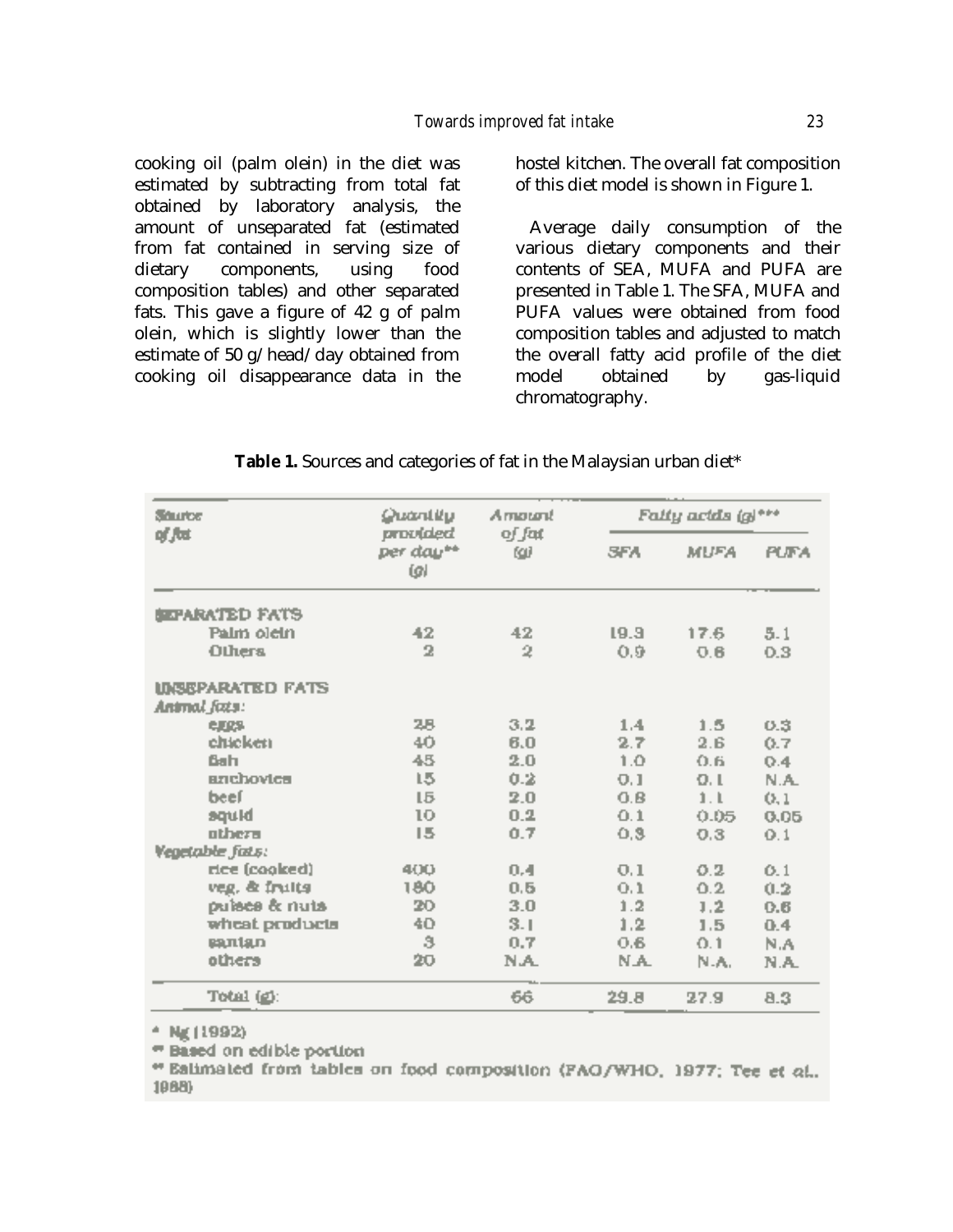The following features of the Malaysian diet are noteworhty:

- (a) total diet provides 2,300 kcal: 26% kcal fat, 15.0% kcal protein, and 59% kcal carbohydrates;
- (b) separated fats totalled 44 g, unseparated fats of animal origin, 15 g, and unseparated vegetable fats,  $7 \text{ g}$ ;
- (c) cooking oil used (palm olein) contributes greater than half of total fat;
- (d) comparatively high (>10% kcal) in both palmitic (16:0) and oleic (18:1) acids but low in the shorter-chain fatty acids, myristic (14:0) and lauric (12:0) acids;
- (e) only marginally sufficient in essential fatty acids (EFA), viz. 8.3 g (3.2% kcal);
- (f) cholesterol content only 250-300 mg, even with the consumption of 3 to 4 eggs per week;

# **The AHA Prudent Diet'**

In the early 1980s, the AHA recommended the prudent diet' to lower plasma cholesterol levels in the general American population (Poleman Peckenpaugh, 1991), with the following main dietary messages:

O *reduce total fat to <30% kcal* 

- O *reduce cholesterol intake to <300 mg per day*
- O *limit SFA to <10% kcal*

O *dietary fat composed of approximately equal parts of saturated, monounsaturated and polyunsaturated fat*

It must be emphasised that these dietary recommendations were made for a general population that was consuming high amounts of total fat (average about 42% kcal) and cholesterol (450 mg/head daily) (Gallo, 1983). The 30% kcal cut-off selected was probably considered a realistic dietary goal for the general American population at the time, but it is noteworthy that 30% kcal is still higher than the amount of fat in the present Malaysian diet model.

The 1SFA: 1MUFA: 1PUFA ratio recommended by AHA appeared sound initially, since it suited the concept of a balance of dietary fatty acids and also fitted nicely with the upper limit of 30% kcal for total fat, and a maximum of 10% kcal for each of the SEA, MUFA and PUFA.

# **The WHO diet model**

Subsequent WHO dietary guidelines for CHD prevention (WHO, 1986; WHO, 1990), contain somewhat similar dietary messages as the AHA prudent diet with respect to total fat, SEA and cholesterol intakes, although the 1:1:1 ratio of the three major families of fatty acids implied in the AHA prudent diet nor any PUFA/SFA ratio was mentioned, in order to avoid any promotion of a progressive Increase in the consumption of PUFA in some populations. WHO has also indicated in its 1990 report that the 30% kcal total fat should be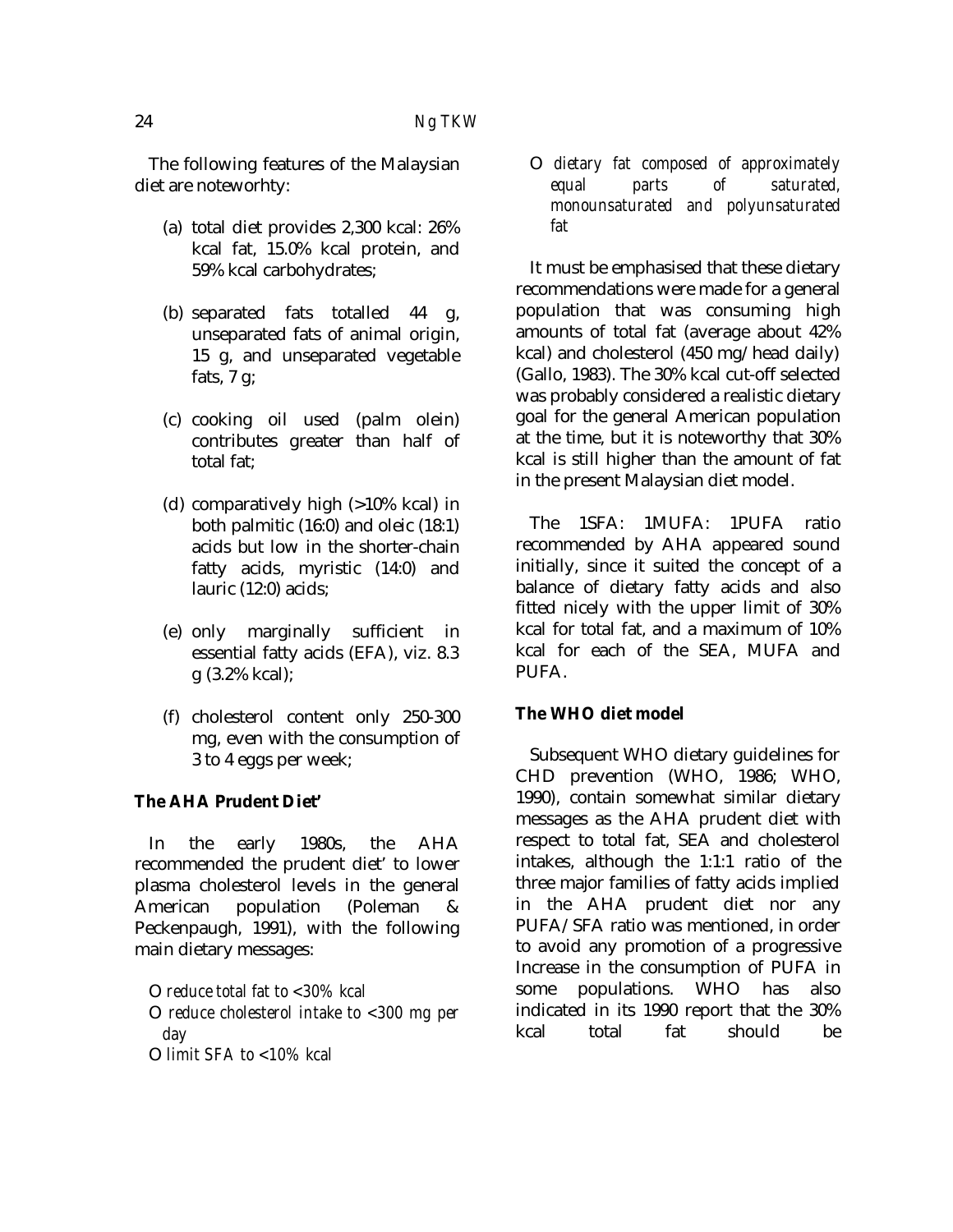regarded as an Interim goal for nations with high fat intakes, and that further benefits would be expected by reducing fat intake towards the lower limit of 15% of total energy.

In addition, WHO also recommended lower and upper limits for population average Intakes for several nutrients, namely total fat, SFA, PUFA, cholesterol, total carbohydrates, complex carbohydrates, dietary fibre, free sugars, protein and salt (1990). Of interest, the initial 1986 WHO upper limit for dietary PUFA of 10% kcal was reduced to 7% kcal in 1990 following reports of adverse effects associated with high intakes of PUFA (Shepherd *et al,* 1978).

In an October, 1993 Up-date of Fats and Oils in Human Nutrition by a WHO Expert Group in Rome, the above WHO diet model remains essentially unchanged. However, in the WHO press release (WHO 1993) that followed the meeting, there were two issues that warrant attention. One was the statement that *"In non-sedentary populations a range of fat intake from 15 to about 35% of dietary energy is compatible with good health as long as the supply of essential fatty acids, fat soluble vitamins and other essential nutrients is adequate, and the saturated fatty acids provide less than 10% of energy.*

It is recognised that WHO recommendations are guidelines for general populations and these are bound to be different between countries after taking into consideration many factors. However, local nutritionists and dietitians should be aware that dietary fat levels of 30-35% kcal, although within the above 'new' WHO upper limit (35% kcal) for total fat, are actually moderately high and therefore inconsistent with "healthy eating", when applied to Malaysians. Also, the term "non-sedentary" would require clarification or definition, and the limit of 10% kcal for SEA appear harsh, especially when the principal hypercholesterolemic 'villain', 14:0, is present in insignifcant amounts.

Another issue of concern in the above WHO Press Release (FAO/WHO, 1993) is that there was no mention of an upper limit for dietary PUFA. It is hoped that this is a case of "editorial omission", otherwise, it would appear inconsistent to impose a very strict upper limit for SEA and at the same time ignore the potential health hazards associated with high intakes of PUFA.

# **DISCUSSION**

# **Fatty acid profile of the Malaysian urban diet**

Since cooking oils serve as the major source of fat in the Malaysian diet, the dietary fatty acid profile can be manipulated to a large extent simply by switching the type of cooking oil used. Table 2 shows the effects of using different common cooking oils on the fatty acid profile of the average urban Malaysian diet when the contributions to total fat from the other dietary components remain unchanged.

When palm olein is used as the sole cooking oil, the average Malaysian diet contains about 3.2% kcal PUFA, with a fatty acid profile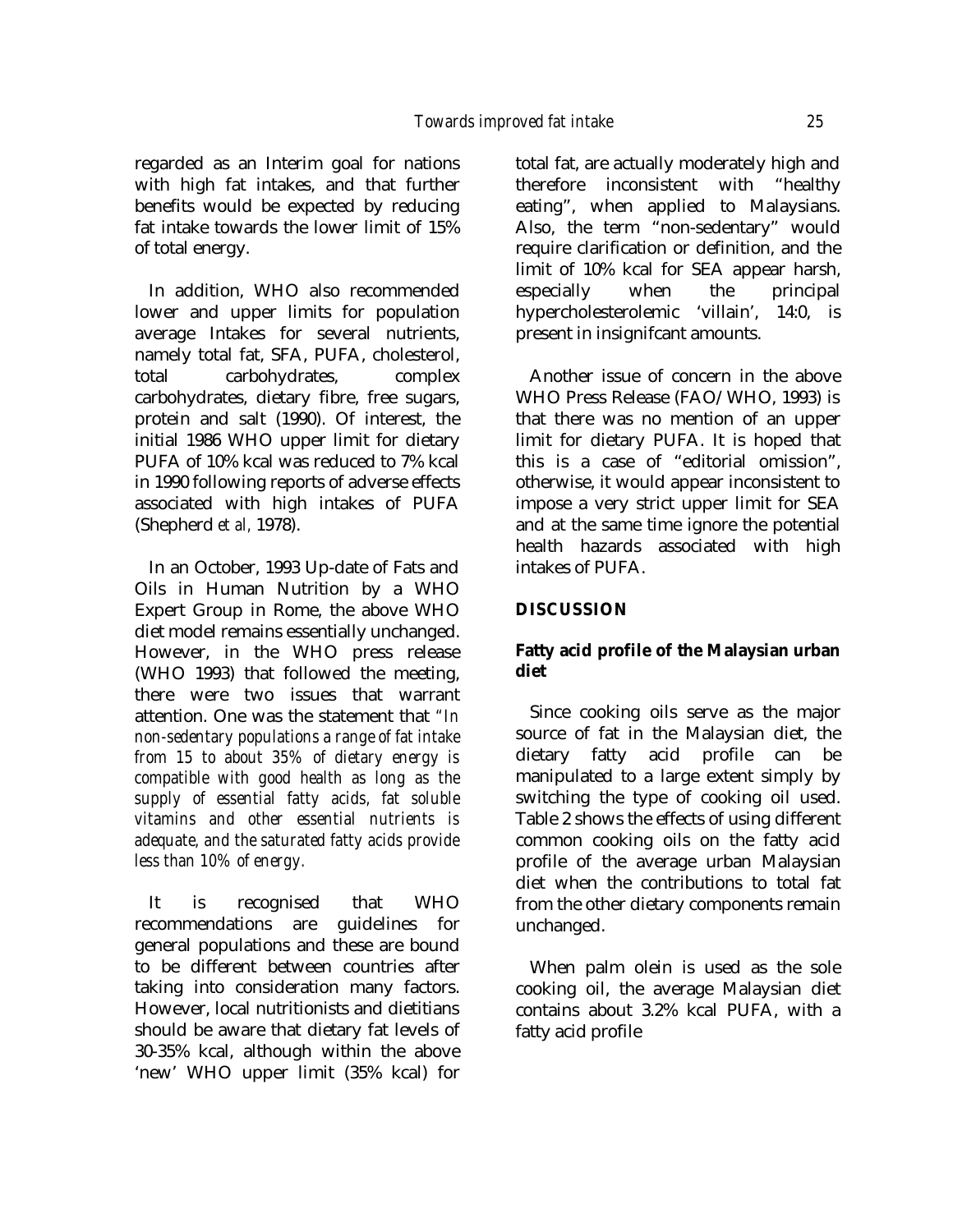|                        | Contribution from<br>$t$ <i>rwisible fats</i> $+$ | Contribution from the sole<br>cooking oil used |             |               |                             |  |
|------------------------|---------------------------------------------------|------------------------------------------------|-------------|---------------|-----------------------------|--|
|                        | other separated<br>fats                           | Palm<br>oletri                                 | Corn<br>off | PO<br>blend** | Recommended<br>oil blend*** |  |
| (% kcal)               |                                                   | P6 kcal)                                       |             |               |                             |  |
| SFA                    | 3.9                                               | 7.7                                            | 2.9         | 6.9           | 4.8                         |  |
| <b>MUFA</b>            | 4.0                                               | 7.3                                            | 5.6         | 7.7           | 9.0                         |  |
| <b>PUFA</b>            | 1.3                                               | 2.0                                            | 8.5         | 2.4           | 3.2                         |  |
| Total:                 | 9.2                                               | 17.0                                           | 17.0        | 17.0          | 17.0                        |  |
| <b>SFA: MUFA: PUFA</b> |                                                   | 3.5:3.4:1                                      |             | 2.9:3.2:1     |                             |  |
| (Total diet)           |                                                   | 1:1.4:1.4                                      |             |               | 2:3:1                       |  |

# **Table 2.** Fatty acid profile of the average Malaysian urban diet when prepared with different cooking oils\*

Based on a 7-day rotation menu (Ng et al. 1991)

Popular blend of palm olein/groundnut/sesame in the market

\*\*\* Equivalent to 28% SFA, 53% MUFA and 19% PUFA

slanted towards the SEA and MUFA (SFA:MUFA:PUFA ratio of 3.6:3.4:1.0). Although this palmitic acid- and oleic acid -rich diet was demonstrated to be nonhypercholesterolaemic in healthy Malaysian volunteers when dietary cholesterol intake is low (Ng *et al.,* 1991) its EFA content is only sufficient to meet basic physiological needs of 3% kcal advocated by WHO (1986). On this point, the dietary fatty acid profile of the Malaysian diet can be improved appreciably by consuming a more balanced diet, particularly by moderate increases in the intake of pulses and nuts which are rich in linoleic acid (FAO, 1977). However, it is recognised that modification of the dietary habits of the general population is not an easy task.

At the other end of the spectrum, the use of corn oil or other similarly linoleic acidrich (>50%) vegetable oils as the sole cooking oil results in a diet with >9% kcal PUFA, which exceeds the supposedly safe

upper limit of 7.0% kcal set by WHO (1990), as well as the dietary linoleate threshold level for maximal plasma cholesterol-lowering potential estimated to be approximately 6.5% kcal (Hayes & Khosla, 1992). Thus, based on the abundant supplies of polyunsaturated vegetable oils (eg. corn oil and soyabean oil) at retail outlets and supermarkets, as well as information from food balance sheet (FAO, 1986-88), it would appear that a significant number of affluent Malaysians are habitually using polyunsaturated cooking oils for food preparation in their homes. This seems to contradict the opinion of the WHO Expert Group (1986) which implied that longterm high intakes of PUFA by a population group is unlikely since population average intakes seldom exceeded 7% kcal PUFA. It must also be emphasised here that no one really knows what the "safe" upper limit for dietary PUFA should be, and that 7% kcal PUFA per se is actually high when one considers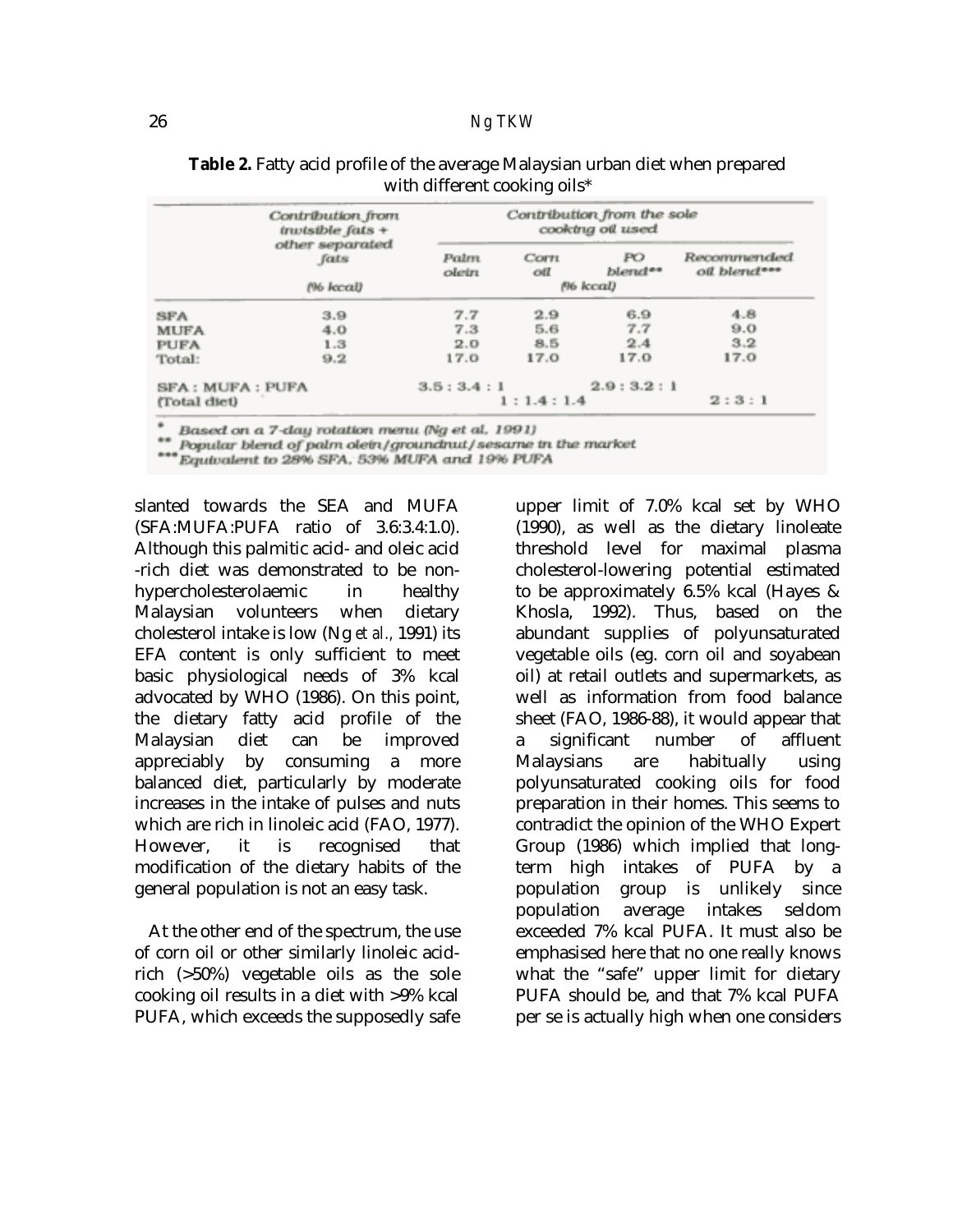the average PUFA intakes in both developed and developing nations.

Based on the information provided in Tables 1 & 2, and the current knowledge of the health impact of total fat and the different fatty acid species, "healthy eating" in Malaysian adults with a view towards Improved fat intake and nutrition should target the following dietary fat profile:

- 1) 20-25% kcal total fat (50-65 g total fat): o >10% kcal from MUEA,
	- o 4% to 6% kcal from PUFA
	- o <10% kcal from SEA, with minimal amounts from 14:0
- 2) dietary fatty acid profile of 2SFA: 3MUFA: 1PUFA

Reductions In total fat intake may be achieved by using less cooking oil in food<br>preparation (eg. from the present preparation (eg. from the present 42g/head to 27g/head daily) or adopting alternative methods in cooking such as steaming or grilling in preference to frying.

The use of palm olein, which contains a safe but comparatively low level of linolelc acid (12%), as cooking oil, coupled with a low consumption of linoleic acid-rich pulses/nuts/seeds, are contributory factors to the marginal level of PUPA In the palm olein-based diet. However, the current average consumption of pulses/nuts of 20 g per head daily versus the 30 g recommended by WHO (1986) appears a practical gap to bridge and should pose one of the nutrient goals as we head towards year 2020.

## **The n-6/n-3 fatty acid balance**

Currently, the level of n-3 (omega-3) fatty acids in the Malaysian diet is low, estimated to be 0.3% kcal, with about twothirds (480 mg) from alphalinolenic acid (vegetable-oil source) and the rest (200 mg) from eicosapentaenoic acid (EPA) and docosahexaenotc acid (DHA) from fish. This means that the n-6/n-3 ratio in the average Malaysian diet is about 10, and in line with recommendations elsewhere (Simopoulous, 1991), the intake of n-3 fatty acids (particulary EPA and DHA since they are more efficiently metabolised than alpha-linolenic acid) should be increased so that the ratio is closer to 5. This recommendation entails marked, although not impossible, changes in Malaysian food habits.

From Ng's urban diet, about 70 g (equivalent to approx. 45 g edible portion) of fish is consumed per head daily. This amount of freshwater fish contains only about 200 mg combined EPA plus DHA (Endinkeau & Tan, 1993), since marine fish of tropical waters are reported to contain much less n-3 fatty acids than fish of cold deep-sea waters.

Since the EPA and DHA, and fish *per se*  have a cardio-protective effect (Anon., 1985; Kromhout *et al.,* 1985), the increased consumption of fish should be encouraged. A realisitc target would be to increase the present level (70 g) of fish consumption to at least 100 g which compares favourably with that of highfish consuming populations, such as Japanese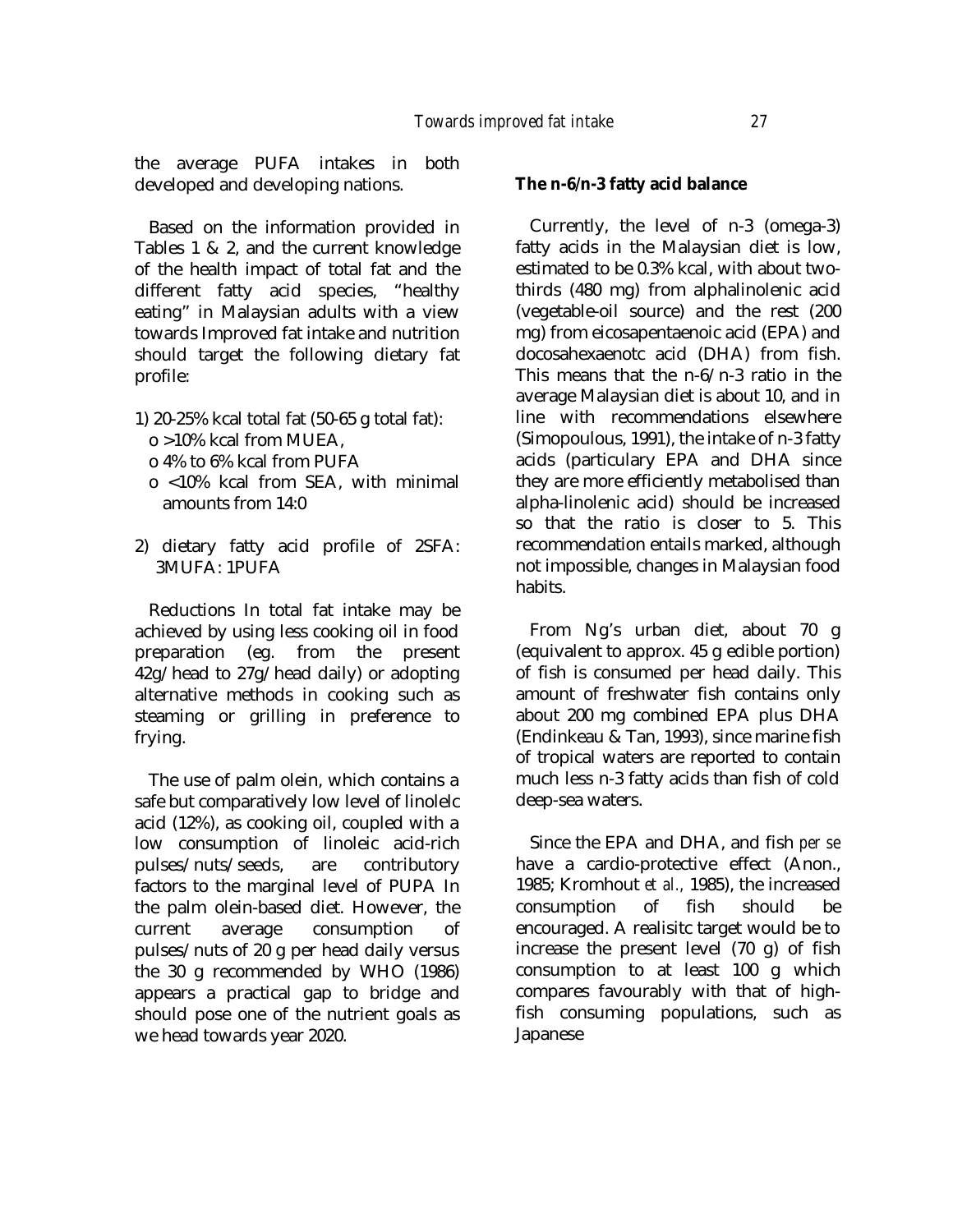coastal populations, which experience a low incidence of CHD (Kagawa, 1982). This approximately 50% increase in fish consumption by Malaysians would push the dietary EPA **+** DHA level to 400 mg, and coupled with a concomitant moderate increase in the consumption of soyabeanbased products, would raise the n-3 fatty acid content to about 1 g, giving a nett n-6/n-3 fatty acid ratio of 5 to 7.

# **Complex carbohydrates and dietary fibre**

It is noteworthy that the current Malaysian diet appears to be low in both complex carbohydrates [mainly starch, the rest referred to as "non-starch polysaccharides" (NSP) which is a component of dietary fibre] and total dietary fibre. Based on the quantities of the food items concerned provided per day, crude estimates for complex carbohydrates and total dietary fibre yielded figures of 240-280 g (42-49% kcal) and 13-16 g, respectively. These figures are substantially lower than the WHO (1990) recommendations of 50-70% kcal for complex carbohydrates and 27-40 g total dietary fibre, which appear difficult targets based on current dietary habits of Malaysians.

The low intake of dietary fibre can be explained by the mere 180 g of vegetables and fruits in the present Malaysian diet as compared to the 400 g of vegetables and fruits daily recommended by WHO, of which 30 g should be from pulses and nuts (1990). It appears that WHO's recommendation for vegetables and fruits would be beyond the reach of the majority of Malaysians unless there is a marked

change in dietary habits and that saladtype meals feature more regularly in their diet.

# **CONCLUSION**

Although the Malaysian urban diet described is low in fat and cholesterol when compared to the AHA and WHO dietary guidelines for general populations, its fat profile is sub-optimal with too large a proportion of fat being contributed by the cooking oil used and insufficient amounts of n-3 fatty acids (EPA, DHA and alphalinolenic acid).

Based on current knowledge on the nutritional and health aspects of dietary fats, dietary modifications are proposed for the Malaysian diet which serve to improve fat intake and nutrition. These include reducing the amount of cooking oil used (42g/head to 27g/head daily) and increasing fish consumption by 50% (70g to 100g) which should automatically also reduce the intake of 'red meats' and saturated fats contained therein.

A dietary fatty acid profile of 2SFA: 3MUFA: 1PUFA for the Malaysian diet is suggested here as an improvement over the 1:1:1 ratio in the AHA diet model, which should serve to maintain desirable serum cholesterol levels and reduce CHD risk in the local population. The use of a blended cooking oil containing about 50- 55% *MUFA* and 15-20% PUFA would contribute towards this end. Alternatively, a well-balanced diet containing generous amounts of fish, pulses and nuts, soyabean-based foods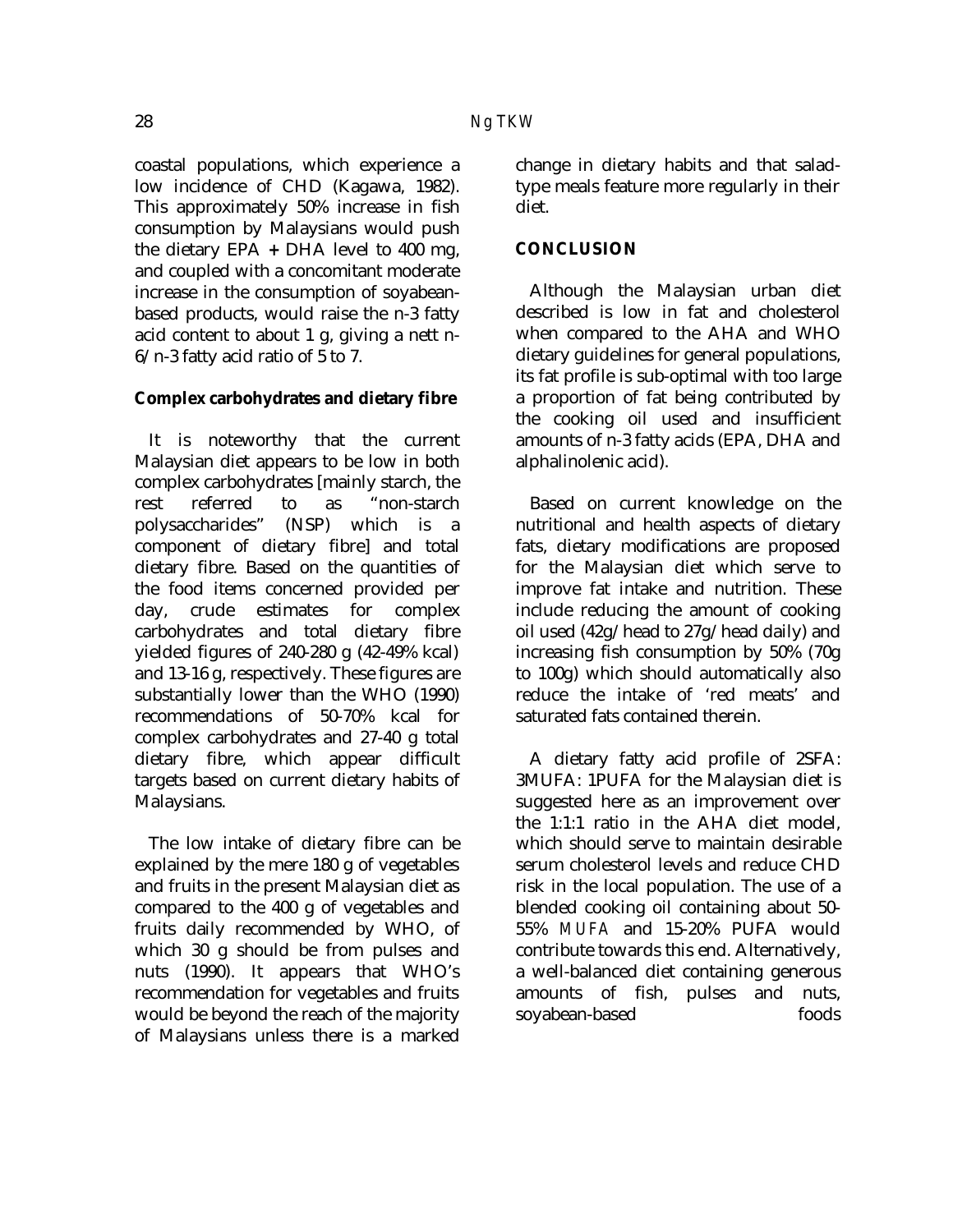and their products should contribute to an improved n-6/n-3 ratio of 5 to 7 with accompanying beneficial health outcomes.

#### **ACKNOWLEDGEMENTS**

The author wishes to thank Dr. lsmail Mohd Noor, Director of the Institute for Medical Research, Kuala Lumpur, for permission to present this paper at the 9th Scientific Conference of the Nutrition Society of Malaysia and to publish it in this Journal.

The useful comments and critique of Dr Chong Yoon Hin and Professor Dr N Chandrasekharan on the manuscript are hereby gratefully acknowledged.

#### **REFERENCES**

- Anonymous (1985). Mortality from coronary heart disease is inversely related to fish consumption in the Netherlands. *Nutr Rev* 43(9):271-273.
- Chong YH, Tee ES, Ng TKW, Kandlah M, Hanis RH, Teo PH & Siti MS (1984). Status of community nutrition in poverty kampungs. *Bull No.22, Institute for Medical Research,* Kuala Lumpur, ISSN: 0127-273X.
- FAO (1977). Dietary fats and oils in human nutrition. A Joint FAO/WHO Report. *Food and Nutrition Paper 3,* FAO, Rome.
- Endinkeau K & Tan KK (1993). Profile of fatty acid contents in Malaysian freshwater fish. *Pertanika J Trop Agri Sci* l6(3):2 15-221.
- FAO/WHO (1993). Recommendations on fat and oils in human nutrition, *WHO Press Release WP/60,* 9 December 1993, Geneva.
- Food Balance Sheet for Malaysia 1986- 1988. FAO of the United Nations. Gallo LL (1983). Cholesterol and other sterols In: *Nutrition and Heart Disease, Feldman EB (ed).* Churchill Livingston: 1983.
- Hayes KG & Khosla P (1992). Dietary fatty acid thresholds and cholesterolaemia. *FASEB* J 6(8):2600-2607.
- Kagawa YM, Nishizawa M, Susuki M, Miyatake T, Hamamoto T, Goto K, Motonaga Izumikawa H, Hirata H & Ebihara A (1982). Eicosapolyenoic acids in serum lipids of Japanese islanders with low incidence of cardiovascular disease. J *Nutr Sci Vitaminol* 28:441-453.
- Kromhout D, Bosschieter E & del Coulander C (1985). The inverse relationship between fish consumption and 20-year mortality from coronary heart disease. *N Engl J Med* 312:1205- 1209.
- Ng TKW, Khalid H, Lim JB, Lye MS & Roshidah I (1991). Nonhypercholesterolaemic effects of a palmoil diet in Malaysian volunteers. *Am J Clin Nutr* 53: 1015S-1020S.
- Ng TKW (1992). Edible oils and fats in the Malaysian diet. *Asean Food J* 7(2):73-78.